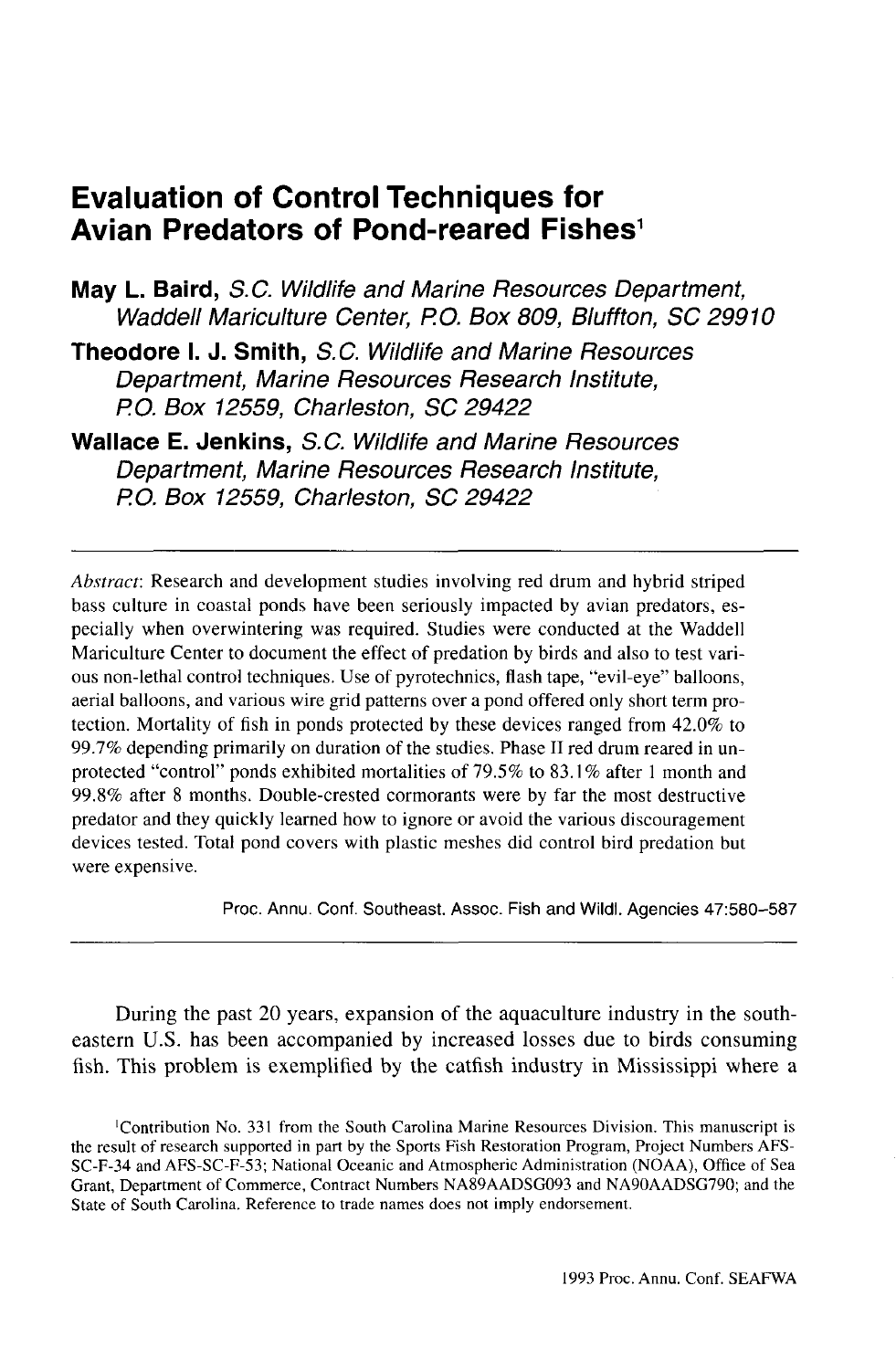1988 survey of 281 catfish growers showed that 87% of the farmers felt that their farms were sufficiently impacted by bird predators to warrant harassment efforts (Stickley and Andrews 1989). Consumption rates of up to 28 catfish fingerlings/ cormorant/hour were documented and losses to cormorants alone were estimated at \$3.3 million (Stickley et al. 1992). The cost of control techniques was estimated to be an additional \$2.1 million. Problems in other areas have occurred as farmers in Florida reported potential losses of up to \$75/hour in catfish ponds (Schramm et al. 1984); while in Texas, birds were feeding on the pond-reared shrimp as well as competing for their shrimp feed (Beynon et al. 1981).

The first substantial problem with avian predators at the S.C. Wildlife and Marine Resources Department's (SCWMRD) Waddell Mariculture Center (WMC) occurred during the unusually cold winter of 1989. Since then, bird predation has become a major problem affecting pond culture of red drum *(Sciaenops ocellatus)* and hybrid striped bass *(Morone saxatilis x M. chrysops).* Research efforts to intensify production levels of these fishes have been confounded by increased predation by birds especially when fish must be held in ponds during winter months.

At least 9 species of piscivorous birds have been observed feeding on fish in production ponds. These included: double-crested cormorant *(Phalacrocorax auritius),* osprey *(Pandion haliaetus),* laughing gull *(Larus atricilla),* Bonaparte's gull *(L Philadelphia),* great blue heron *(Ardea herodias),* common egret *(Casmerodius albus),* snowy egret *(Leucophoyx thula),* brown pelican *(Pelicanus occidentalis),* and hooded merganser *(Lophodytes cucullatus).* These species are all common winter residents in South Carolina. To date, the most serious predator in our coastal research ponds has been the double-crested cormorant. This species' range has spread southward and the first breeding colony was documented in South Carolina in 1985 (Post 1988). In only 4 years (1986-1989) the size of the South Carolina population increased by 310% (Post and Seals 1991).

The research reported herein was undertaken to document the impact of avian predation on fish reared in coastal ponds as well as to test various recommended non-lethal control techniques. The information obtained should be of interest to both private and public fish production facilities and be useful in management decisions related to requests for bird depredation permits. This manuscript documents: 1) the effect of avian predators on survival of red drum and hybrid striped bass reared in ponds; and, 2) provides results from studies testing the effectiveness of various non-destructive avian discouragement techniques.

The authors wish to thank staff for their assistance in the conduct of the various trials especially Peter Hamilton, Joe Hoats, Al Stokes, Mary Hope Glen, and Dawn Alessi.

#### **Methods**

Research on non-lethal avian control methods was conducted during 1989- 1992 at WMC, Bluffton, S.C. Ponds at this facility range in size from 0.1 to 0.5 ha and are lined with 40 mil high-density polyethylene. Pond bottoms are covered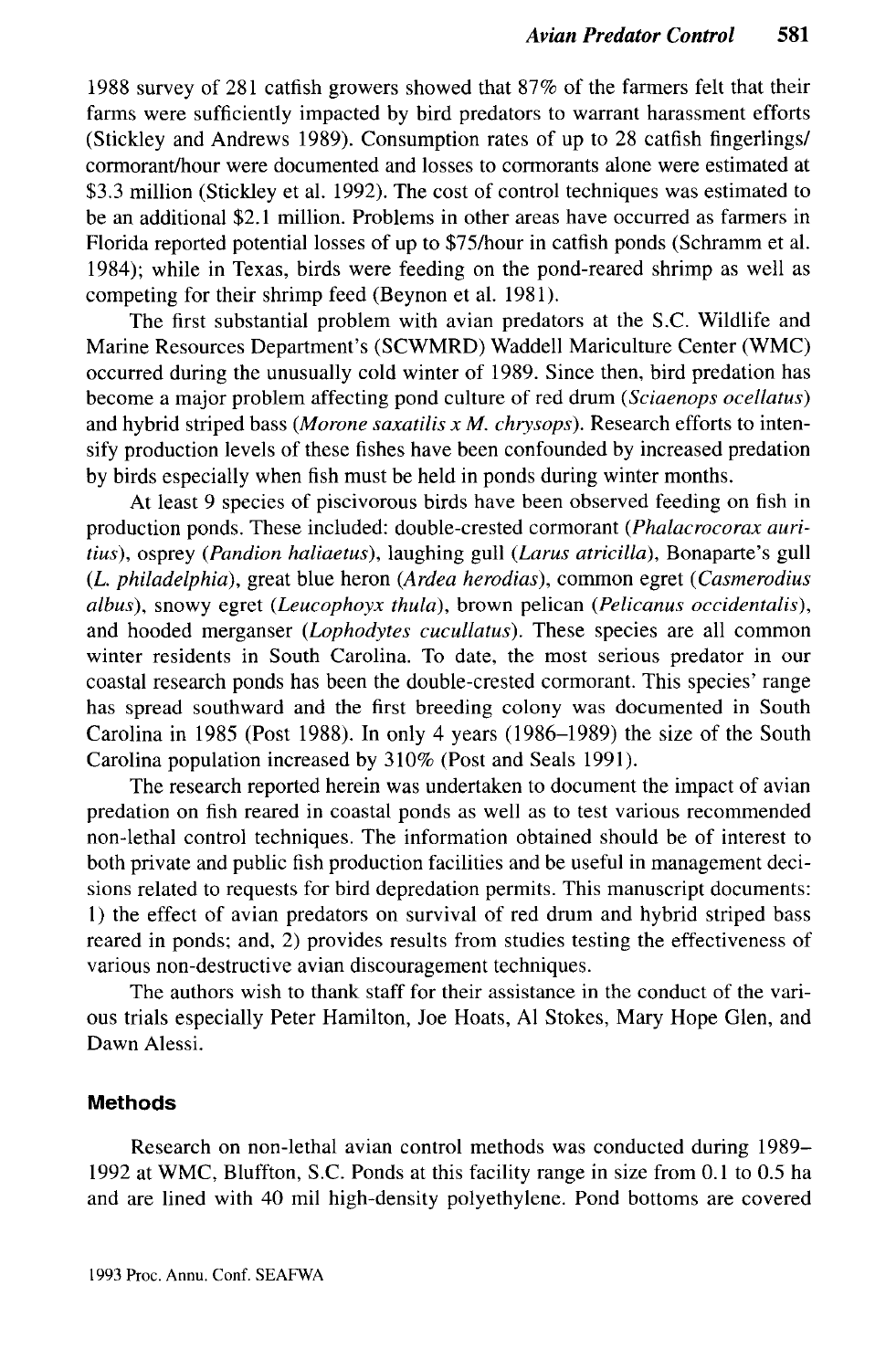with 25 cm of native soil and sloped towards the drain to facilitate water removal and harvesting. The hybrid striped bass and red drum used in the studies were produced by SCWMRD. Stocking and harvest population numbers were determined by actual count. At stocking, fish size designations for the various phases were: Phase II - 7.6 cm (3") to 20.3 cm (8"); and Phase III -  $>20.3$  cm (8"). At harvest, samples of 50-150 fish were randomly taken and individuals measured to the nearest 1 mm and weighted to 0.1 g. On occasion, either length or weight data was not obtained at harvest. In such cases, the missing data were estimated from length/weight linear regression models generated from >1,000 observations of similar sized fish (resulting  $R^2$  value = 0.8851) using SAS computer software (SAS Inst. 1988).

Results reported from pond studies include only trials during which rearing conditions were normal other than the presence of birds. No protective techniques were applied to control ponds and no attempts were made to discourage bird predation of fish in these ponds. Disturbance due to routine pond maintenance and personnel movement was similar for all ponds.

In some cases, different scare techniques were simultaneously tested in separate ponds. At other times, efforts were focused on a specific technique. For purposes of this manuscript, data obtained from various trials are presented by type of control technique tested. Type and size of fish, pond size, and duration of pond rearing varied among different techniques tested. This was intended to allow testing of techniques under a wide variety of conditions and also to document temporal impacts. No studies were conducted for a time period greater than nine months. The above conditions and constraints precluded rigorous statistical analyses.

Bird control efforts consisted of 2 types of non-lethal methods: frightening devices and exclusion techniques. The frightening devices included airborne explosive shells or pyrotechnics, "evil-eye" balloons, silver mylar aerial balloons, reflective flash tape, and plastic wire grid patterns. The exclusion approach utilized plastic mesh netting to cover the ponds. Most testing was conducted during winter months since this was the period of greatest avian predator problems.

## Frightening Devices

Two types of airborne explosive shells were employed in combination: screamer sirens which produce a siren-like screeching sound and bird bangers which fly for a distance and then explode with a loud bang. Both were shot into the air by a single or double shot pistol launcher propelled by a .22 caliber blank.

Two different types of balloons were tested. The multi-colored "evil-eye" balloons were approximately 51 cm in diameter with distinctive large eye spots on various background colors. These balloons were filled with air and suspended over the midline of a pond. The second type was a reflective silver mylar balloon approximately 81 cm in diameter. These were inflated with helium and tethered in random locations around the pond. Both types of balloons had reflective tape suspended from them to flutter in the wind. Four eyed balloons and 6 reflective mylar balloons were utilized together in a 0.25-ha pond.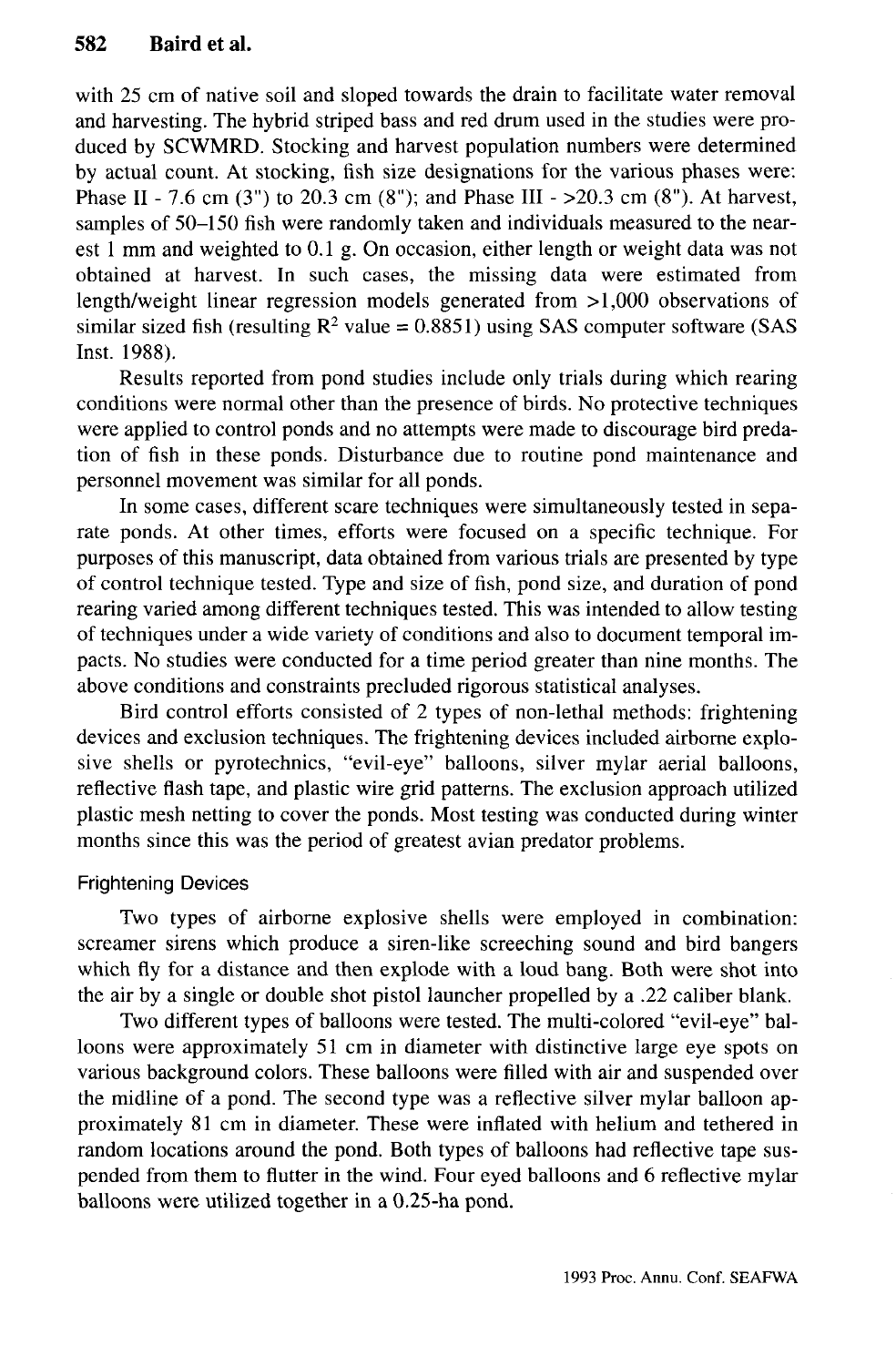Another approach was to install 10-12 rolls of silver and red reflective mylar flash tape (11 mm wide x 90 m in length) across a 0.5-ha pond in a random crisscross pattern. This tape which has a high tensile strength, was tied to metal stakes driven into the ground around the perimeter of the pond. When moved by even a slight wind, the tape reflected sunlight in bright flashes.

Heavy duty, black plastic wire was strung in a 9.1 m  $\times$  9.1 m grid pattern over a 0.25-ha pond. The wire was stretched tight and connected to metal stakes flush with the top of the pond berm approximately 1 m above the water surface. The design of the grid system was intended to hinder cormorants from entering and exiting the pond. Due to our pond design, the height of the grid above the water surface was double that suggested by Littauer (1990).

#### Total Exclusion

Two types of plastic mesh netting were tested in order to totally exclude all birds. The first netting utilized was a light weight extruded black plastic with a 3.8 cm square mesh. It was used to cover a 0.25-ha pond and was supported 1.7 m above the water along the center line by plastic wire attached to 2 wooden end posts. Additional lower supporting wires were stretched the length of the pond with the netting secured around the pond perimeter by metal stakes. The completed cover resembled a "pup tent."

The second type of exclusion devise was a heavy weight, UV-resistant, multiwoven, polypropylene 2.5-cm square mesh netting which had a 5- to 7-year life expectancy. A wooden support frame was built around the perimeter of a 0.25 ha pond and used to secure the tightened mesh. Additional support consisted of 10 mm steel cables anchored 1 m above the pond berm and stretched across the width of the pond in five locations. This arrangement allowed paddlewheel aerators to be placed under the mesh cover.

#### **Results**

#### Frightening Devices

Pyrotechnics were the first frightening technique used to discourage birds. Initially cormorants were scared away but within 2 to 3 weeks the bird abundance increased and many simply submerged when pyrotechnics were fired. On 1 occasion, 100 rounds were fired over 15 actively feeding cormorants and 4 of the birds remained. Pyrotechnics were also utilized in an attempt to frighten various gulls from eating feed pellets which were distributed by blower into ponds. However, within a few days the birds actually cued in on the noise of the exploding shells and greater numbers flocked in from the nearby Colleton River to feed.

Survival of Phase II hybrid striped bass and red drum was very low when pyrotechnics were used as the only protection method (Table 1). The use of pyrotechnics was sporadic, 6 patrols per day, since no personnel was stationed on the ponds at all times. Survival of hybrid bass was 30.5% in one 9-month trial and 4.2% in the second. Only 18.6% of the larger Phase III hybrid bass survived a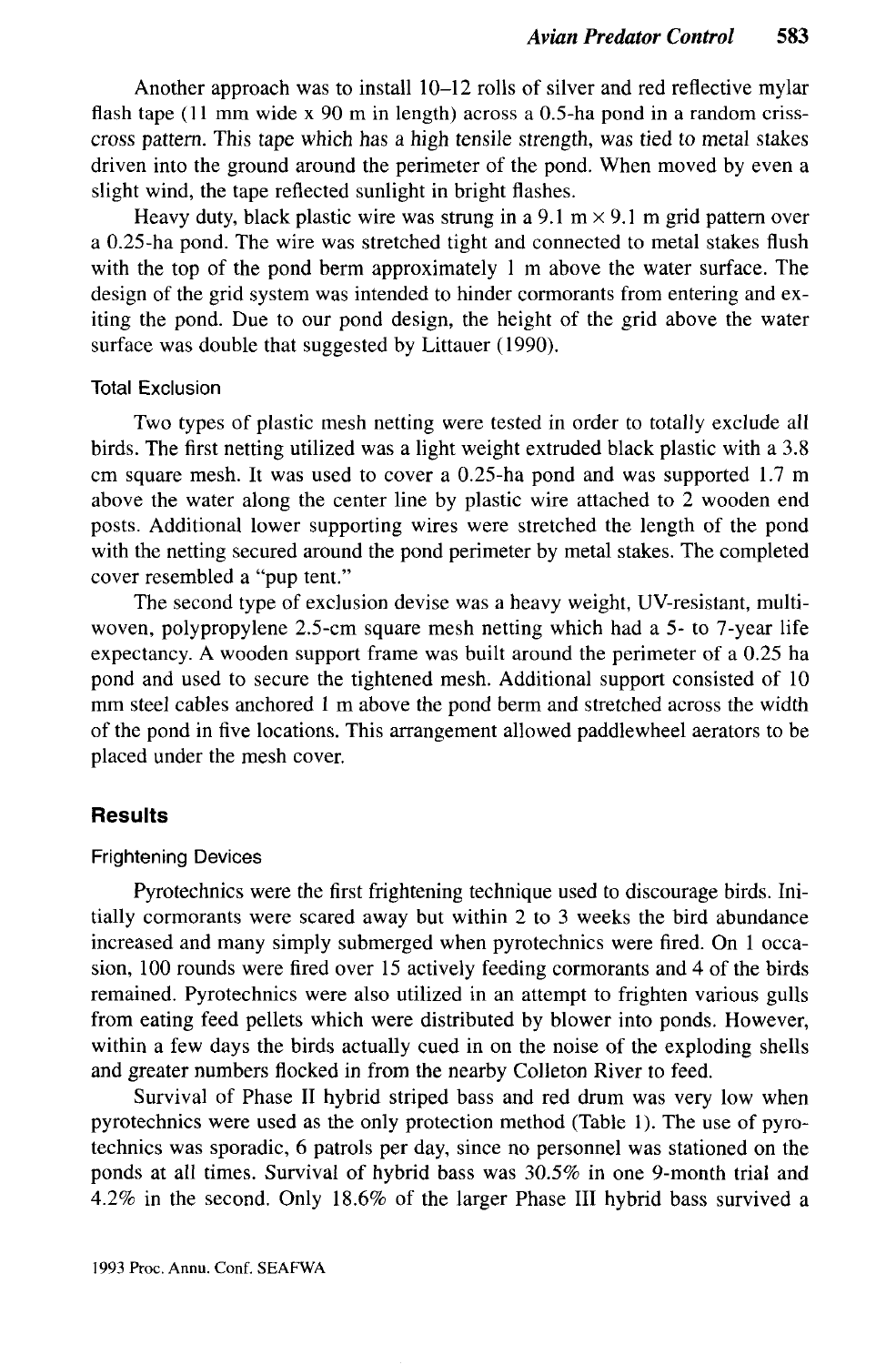| Technique         | Species     | Rearing<br>phase | Stocking<br>density<br>(N/ha) | Time<br>(months) | Harvest<br>size |           |                    |
|-------------------|-------------|------------------|-------------------------------|------------------|-----------------|-----------|--------------------|
|                   |             |                  |                               |                  | T.L.<br>(mm)    | Wt<br>(g) | Survival<br>$(\%)$ |
| Pyrotechnics      | Hybrid bass | п                | 60,628                        | 9                | 240             | 180       | 30.5               |
| $\mathbf{H}$      | Hybrid bass | п                | 60.632                        | 9                | 190             | 115       | 4.2                |
| $\mathbf{H}$      | Hybrid bass | Ш                | 10.000                        | $\overline{2}$   | 245             | 190       | 18.5               |
| $\mathbf{H}$      | Red drum    | п                | 61.894                        | 4                | 142             | 29        | 0.3                |
| Flash tape        | Red drum    | п                | 107.982                       | 4                | 126             | 17        | 39.4               |
| Plastic wire      | Red drum    | и                | 61.220                        | 4                | 180             | 43        | 58.0               |
| 11                | Red drum    | н                | 64.504                        | 4                | 153             | 32        | 24.8               |
| Mesh netting      | Red drum    | н                | 60,200                        | 4                | 153             | 32        | 74.0 <sup>a</sup>  |
| ,,                | Red drum    | Н                | 174,670                       | 5                | 201             | 85        | $79.6^{\circ}$     |
| Ħ                 | Red drum    | $\mathbf{H}$     | 33,632                        | 4                | 157             | 33        | 100.0 <sup>b</sup> |
| None <sup>c</sup> | Red drum    | $\mathbf{H}$     | 60.236                        | 8                | 210             | 109       | 0.2                |
| 11                | Red drum    | П                | 19,000                        |                  | 164             | 39        | 16.9               |
| и                 | Red drum    | П                | 18.004                        |                  | 162             | 38        | 20.5               |
| $\bullet$         | Hybrid bass | ш                | 32,060                        |                  | 271             | 227       | 68.0               |

**Table 1.** Survival of pond-reared fishes using different avian discouragement techniques.

a Lightweight extruded mesh covered ponds for 65% of growing season.

<sup>b</sup> Heavy-duty multi-woven mesh covered pond entire season. Population estimated gravimetrically at

stocking and harvesting.

 $c$  None = control ponds where no discouragement techniques were used.

2-month trial. The poorest survival recorded was from small red drum which exhibited a survival of only 0.3% after 4 months (Table 1).

The "evil-eye" and mylar balloons did little to discourage either swimming or diving birds and were discontinued after several weeks. It was also difficult to keep the helium balloons filled for more than a few days at a time.

The silver and red reflective tape also proved relatively inefficient at discouraging birds and problems were encountered with the tape stretching and sagging. The tape had to be retightened every few days to keep it out of the water and from becoming entangled in the paddlewheel aerators. Cormorants were frightened for a couple of days and then became proficient at flying in and out of the ponds, navigating through openings in the intricate grid pattern. Adding additional flash tape did not deter cormorants once they learned that fish were in the ponds. Using flash tape, Phase II red drum stocked at a density of 107,982 fish/ha had a survival of 39.4% after 4 months (Table 1).

Use of plastic wire grid patterns over the ponds also did little to discourage the birds. Within a few days the cormorants became adept at maneuvering through the wire grid. Additional wire was strung to form "x"s but these did not prevent the birds from entering and leaving the ponds. Two trials using Phase II red drum stocked at about 61,000-64,000/ha resulted in survival rates of 24.8% and 58.0% after 4 months (Table 1). The difference in survival is suspected to be related to the level of human activity in the general pond area. The pond with the higher survival was located close to the main laboratory building while the pond with lower survival was located at the perimeter of the property.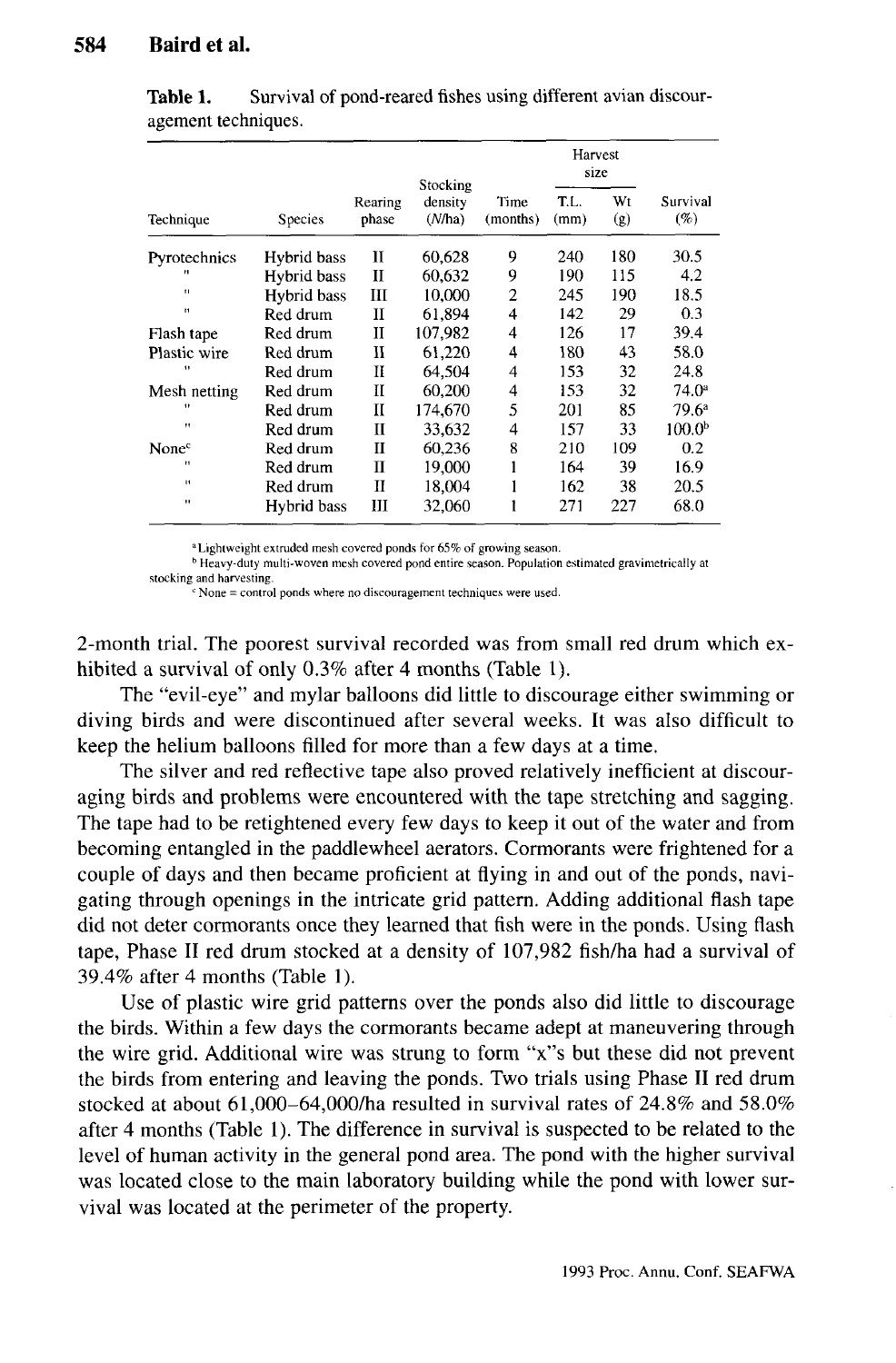### Total Exclusion

The light weight plastic mesh cover excluded all birds from the ponds, but installation costs were high as small panels had to be sewed together to form a piece large enough to cover the pond. This mesh was not very durable as it stretched and sagged and became tangled in the aerators. It also became brittle within several weeks and eventually was torn off during a windstorm. In contrast, the heavy-duty multifilament mesh provided excellent protection with minimal maintenance even after 1.5 years of use. Despite the problems with the light-weight material, survival rates for Phase II red drum ranged from 74.0% to 79.6% over a 4-5 month period (Table 1). In the case of the heavy-duty mesh, survival of Phase II red drum stocked at a density of 33,622 fish/ha was estimated to be nearly 100% after 4 months of use (Table 1).

## Control Ponds

During the various studies, 4 ponds were stocked with fish and no avian deterrent methods implemented (Table 1). Cormorants proved to be the most destructive species by far and in 1 pond consumed 32% of the hybrid bass (mean weight  $227$  g) in only 1 month. At the documented consumption rate of  $454$ g/day/cormorant (Stickley 1990), it would only require 17 birds to cause this magnitude of loss. On occasion, as many as 52 cormorants were observed actively feeding in a 0.5-ha pond. In 2 Phase II red drum ponds, cormorants consumed nearly 80% of the fish in only 1 month (Table 1). During a longer trial with red drum, survival was 0.2% after 8 months of culture (Table 1).

#### Economic Considerations

Labor required to implement the various techniques was not considered during the trial periods; however, most techniques evaluated demanded considerable time to set up and maintain. For example, approximately 60 hours were needed to construct the frame and assemble the heavy-duty netting. In addition, stretching the mesh over the pond frame required 10-15 people and took about 1 hour.

Single and double shot pyrotechnic pistols ranged in price from \$22-\$28 while the .22 blanks, 15 mm screamer siren, and bird banger shells cost \$40/100. "Evil-eye" and reflective mylar balloons cost between \$6-\$9/each. Cost per roll of reflective flash tape was \$1.00. Expense for metal stakes and plastic wire used for the grid patterns over a .25-ha pond was about \$90. Posts, metal stakes, turnbuckles, and light-weight mesh netting for application on a .25-ha pond was \$860. The actual costs for framing material and heavy-weight mesh netting to cover a .25-ha pond was \$3,534. Material costs ranged from \$24/ha for the flash tape to approximately \$14,000/ha for the heavy duty mesh pond covers (Table 2). However, of the techniques evaluated, only the pond covers offered any substantial relief from avian predators.

## **Discussion**

With increased time in operation, WMC has experienced increased problems due to predation on cultured fishes by birds (Table 3). When the facility began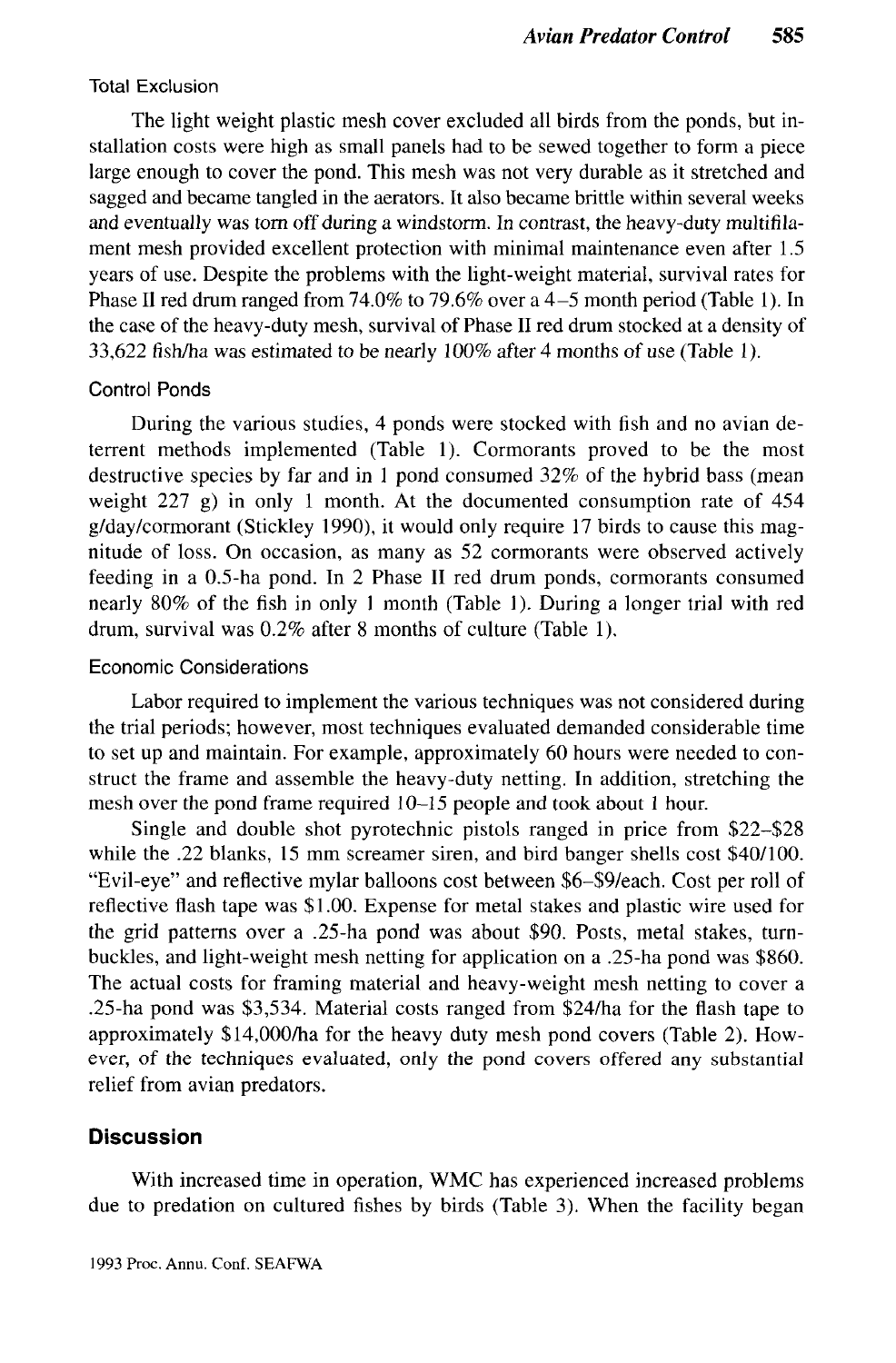**Table 2.** Estimated cost for materials (not including labor) used in studies to attempt to discourage bird predation of pondreared fishes.

| Method            | $Cost/ha$ (\$)       |  |  |
|-------------------|----------------------|--|--|
| Flash tap^        | 24                   |  |  |
| Balloons          | 315                  |  |  |
| Plastic wire grid | 360                  |  |  |
| Pyrotechnics      | 100-3,000            |  |  |
| Light-weight mesh | $3,440$ <sup>a</sup> |  |  |
| Heavy-duty mesh   | $14,136^a$           |  |  |
|                   |                      |  |  |

a May not accurately represent costs due to possible need for additional structural materials since estimate was expanded from 0.25-ha application.

operations in 1984, there was essentially no predation from birds. By 1989, however, avian predators had become a problem. Studies conducted from 1984 to 1989 had a documented mean survival of 75.6% for red drum and 79.2% for hybrid striped bass. In contrast, from 1989 to 1992, survival of red drum decreased to a mean of 22.9% while survival of hybrid bass declined to a mean of 17.8% (Table 3). At present, the double-crested cormorant is the primary predator causing substantial damage to all phases of production. Even though cormorants have been documented consuming fish 40 cm in length (Campo 1991), Phase II fish (7.6 cm-20.3 cm) are the most preferred size. Unfortunately, Phase II fish are the size typically over-wintered in ponds at WMC. Cormorants are proficient and persistent and will feed until essentially all pond-held fish are consumed.

Birds are highly opportunistic feeders capable of altering normal feeding patterns to accommodate new feeding opportunities. Gulls and cormorants quickly became conditioned to fish feeding techniques, equipment, and times, and required only a short time to learn to ignore various non-destructive control techniques. Gulls were observed primarily as competitors for feed but have also been documented to feed on fish near the water surface in ponds.

Of the techniques evaluated, only total pond covers were successful in pre-

| Table 3. | Survival of Phase II red drum and hybrid striped               |
|----------|----------------------------------------------------------------|
|          | bass in uncovered ponds at WMC prior to serious bird predation |
|          | $(1984-1989)$ and after birds became prevalent $(1989-1992)$ . |

| <b>Species</b> |        | 1984-1989<br>Survival (%) |       |        | 1989-1992<br>Survival $(\%)$ |              |
|----------------|--------|---------------------------|-------|--------|------------------------------|--------------|
|                | N Obs. | Mean                      | Range | N Obs. | Mean                         | Range        |
| Red drum       | 11     | 75.6                      | 56-99 |        | 22.9                         | $0.2 - 58.0$ |
| Hybrid bass    | 13     | 79.2                      | 52-99 | 3      | 17.8                         | $4.2 - 30.5$ |